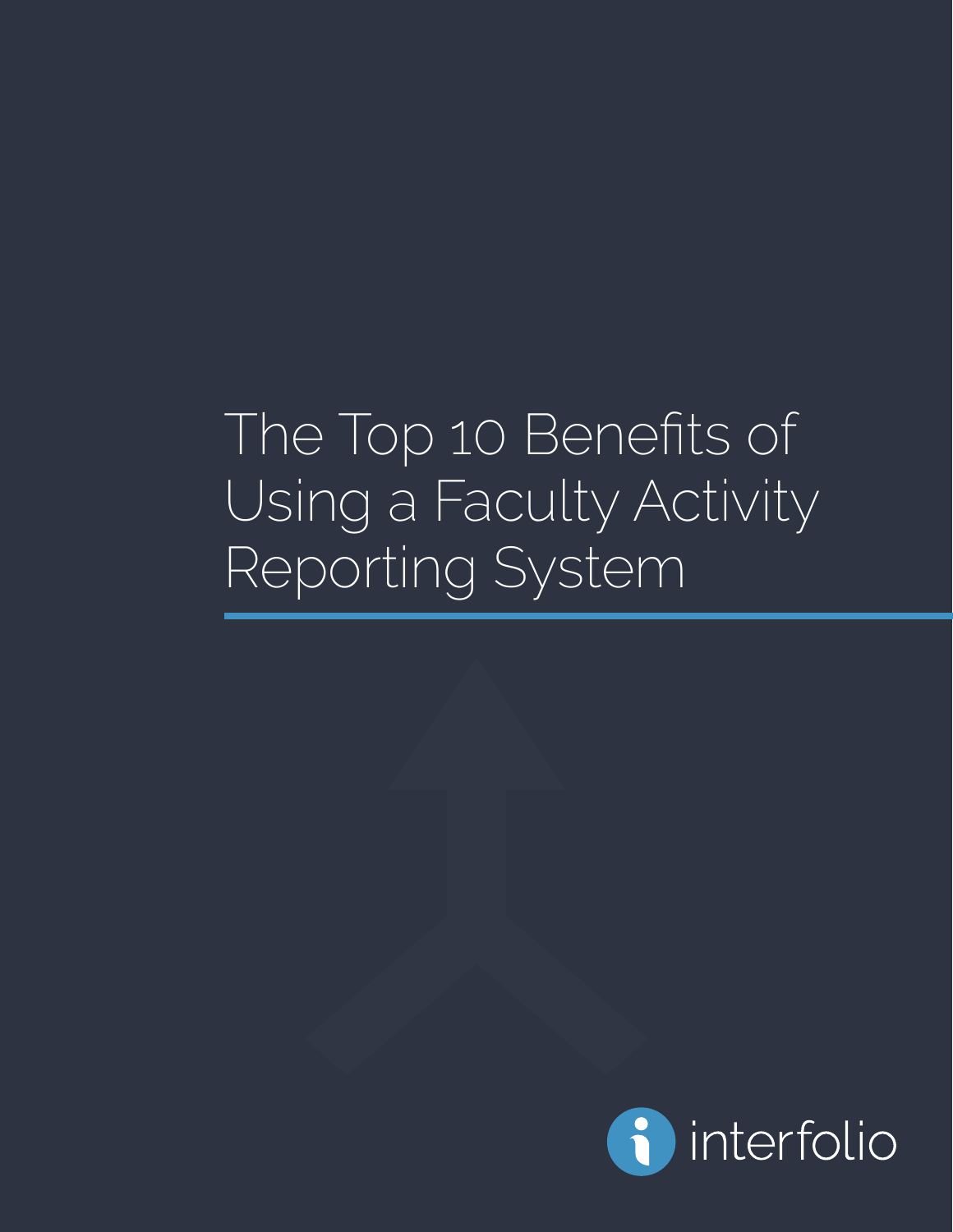## **THE TOP 10 BENEFITS OF USING A FACULTY ACTIVITY REPORTING SYSTEM**

Faculty members are active-teaching courses, conducting research, publishing papers, serving on committees, etc.—and their academic-related activities play an integral role in the credibility and success of all academic institutions.

Administrators at colleges and universities spend a great deal of time and effort tracking, compiling, and reporting faculty activity data—a job that can be both monumental and tedious, especially when faculty credentials and activity data are collected and stored in several locations around campus.

More and more schools are adopting IT solutions to help both faculty and administrators make their work lives easier and more productive.

One growing segment of these online solutions is faculty activity reporting technology, which uses cloud technology to help academic institutions gather, process, and manage faculty data quickly and effectively.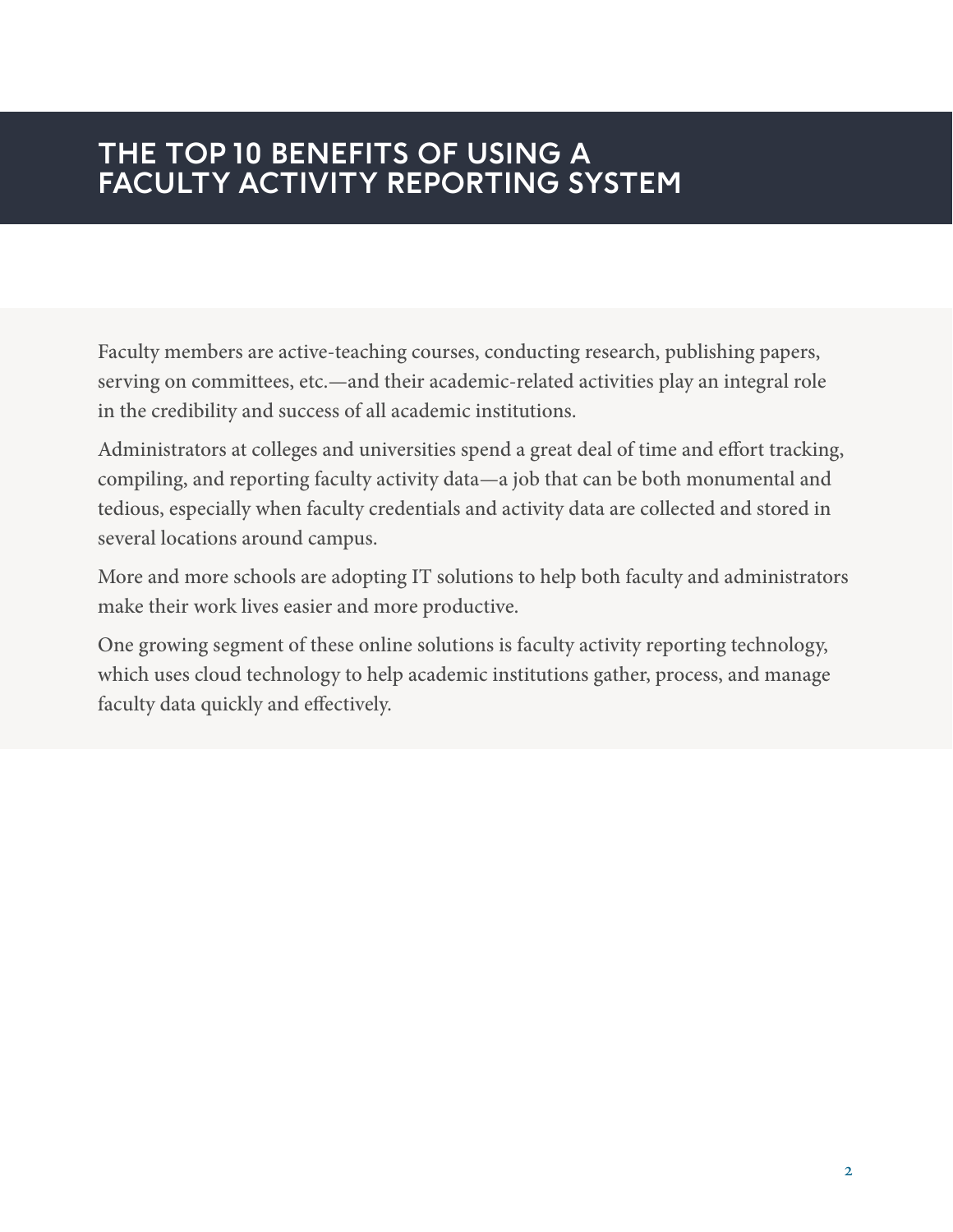### **THE TOP 10 BENEFITS OF USING A FACULTY ACTIVITY REPORTING SYSTEM**

Here are the top ten benefits of implementing an online faculty activity reporting system at your institution:

#### 1. ENTER FACULTY DATA JUST ONCE

Faculty members have better things to do with their time than respond to numerous, redundant requests for information throughout the year.

Online faculty data management systems allow faculty members to input their activity data only one time and make it available for anyone else who needs it, leaving them free to focus on adding value through their teaching, research, and service.

#### 2. COLLECT FACULTY DATA in one location

Gone are the days of searching multiple files, lists, and databases (in multiple locations) for information, or requiring faculty members to update multiple data sources.

With an online faculty activity reporting system, the data you need for virtually any evaluation or report is instantly available in one place.

#### 3. import and consolidate data from multiple sources

Normally bits of important information about faculty members are stored separately in a number of different systems and databases across campus, such as HR systems, grants databases, course evaluation systems, and bibliographic databases.

A cloud-based faculty reporting system can be configured to import data in bulk from many of those sources, allowing schools to create comprehensive, usable data for powerful and efficient decisionmaking.

#### 4. streamline performance review processes

Tenure, promotion and sabbatical evaluations, along with other faculty reviews, have traditionally involved lots of time and reams of paper.

However, with all of a faculty member's key information already stored in an online repository, evaluations can be conducted more quickly and in a near-paperless environment. Online solutions create a "win-win" in efficiency and effectiveness for both faculty and administrators.

#### 5. make accreditation reporting easier

Regional and professional accrediting bodies require lots of information about faculty sufficiency, qualifications, and activities.

Gathering that information from faculty members can add significant drudgery to the accreditation process, but, with the right faculty activity reporting tool, administrators can easily build and access accreditation reports right from the online system.

### 6. support grant writing and applications

Online faculty activity reporting systems take a lot of hassle out of the time-consuming process of applying for grant funding.